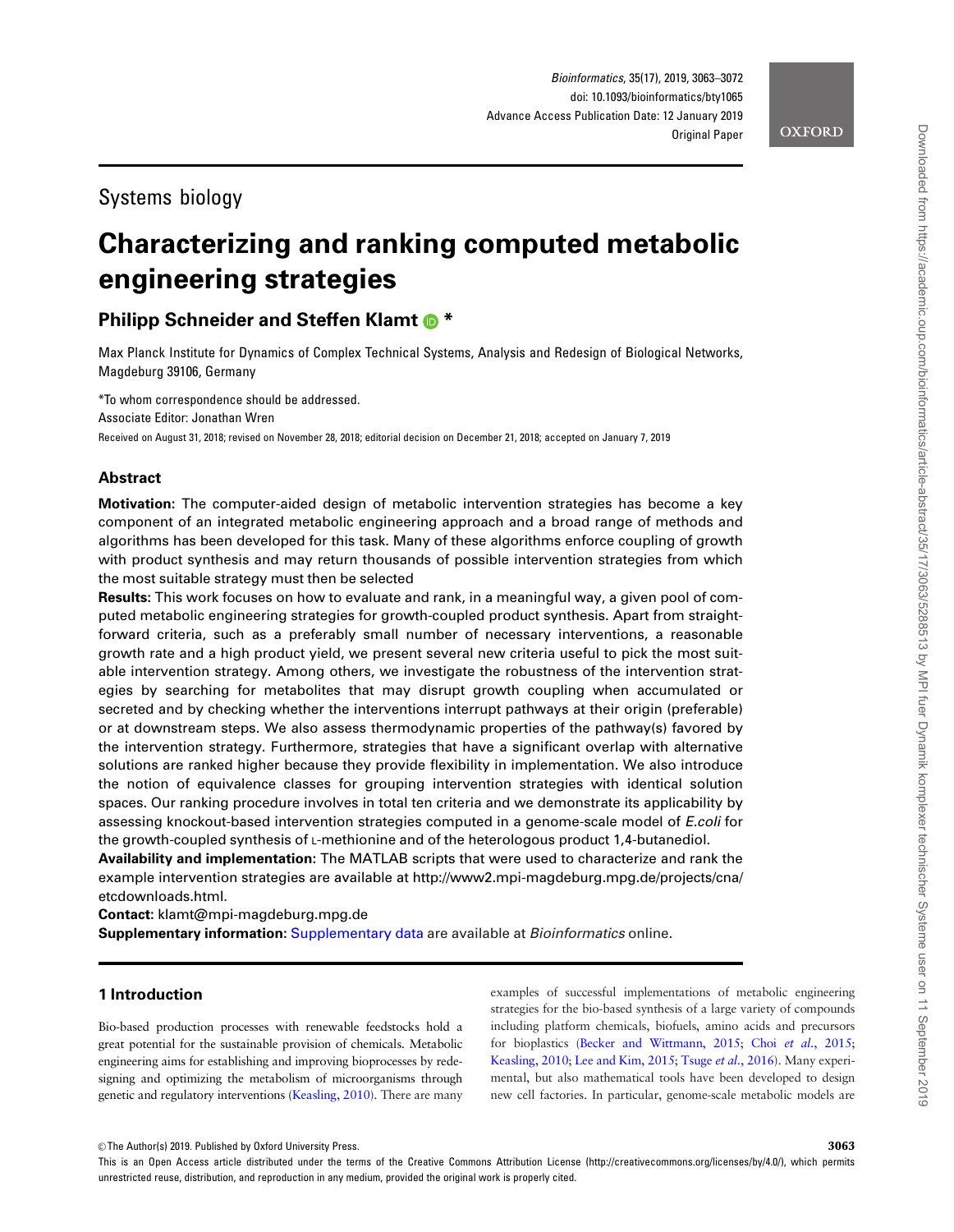now available for numerous production hosts (King et al.[, 2016](#page-8-0)) and allow the in-depth analysis of metabolic networks and their capabilities by means of constraint-based modeling [\(Bordbar](#page-8-0) et al., 2014; Feist et al.[, 2009](#page-8-0); [Klamt](#page-8-0) et al., 2014; Lewis et al.[, 2012\)](#page-8-0).

Apart from their descriptive role, genome-scale models also support the identification of metabolic intervention strategies. In general, these strategies consist of gene or reaction deletions, insertions or up- and downregulations and, in case of high-volume chemicals, often aim for establishing a stoichiometric coupling of cell growth with the formation of the target product (Long et al.[, 2015;](#page-8-0) [Machado](#page-8-0) et al., 2016; Maia et al.[, 2016](#page-8-0); [Maranas and Zomorrodi,](#page-8-0) [2016;](#page-8-0) [von Kamp and Klamt, 2017\)](#page-9-0). With growth-coupled strain designs, the cell must either form the product when it approaches its maximum growth rate (weak coupling) or synthesis of the product is mandatory at any growth rate (strong coupling) ([Klamt and](#page-8-0) [Mahadevan, 2015\)](#page-8-0). Several algorithms have been developed to compute intervention strategies that enforce growth coupling. including the OptKnock ([Burgard](#page-8-0) et al., 2003) algorithm and its numerous variations which rely on bi-level optimization (Long et al.[, 2015;](#page-8-0) [Machado](#page-8-0) et al., 2016; Maia et al.[, 2016](#page-8-0); [Maranas and Zomorrodi,](#page-8-0) [2016;](#page-8-0) [Tepper and Shlomi, 2010\)](#page-8-0). Another approach is the framework of minimal cut sets (MCSs), which, among other applications, can also be used to enumerate intervention strategies for weak or strong coupling (Hädicke and Klamt, 2011; [Klamt, 2006;](#page-8-0) [Mahadevan](#page-8-0) et al., 2015; [von Kamp and Klamt, 2014](#page-8-0)). Many of the above mentioned methods may generate a large pool of alternative intervention strategies to meet the predefined goals [\(Kim and Reed,](#page-8-0) [2010;](#page-8-0) [Maranas and Zomorrodi, 2016](#page-8-0); Patil et al.[, 2005](#page-8-0); [von Kamp](#page-8-0) [and Klamt, 2014\)](#page-8-0). A necessary step between model-driven design and experimental implementation is therefore an extensive screening and assessment of the proposed strategies to identify the best candidate which has preferably low experimental effort and leads with high probability to a mutant strain with strong performance.

While several approaches have been developed for selecting endogenous and heterologous product synthesis pathways for metabol-ic engineering (for a review see Wang et al.[, 2017\)](#page-9-0), we found only a single study ([Hartmann](#page-8-0) et al., 2017) that addressed the problem of a

systematic characterization and ranking of intervention strategies (ISs). In this work, we present a catalogue of ten criteria to characterize growth-coupled ISs. Several of these criteria are new and go beyond standard metrics. The presented criteria can be used, in a first step, to preselect certain strategies if some properties are essential or imply exclusion. We then propose a scoring scheme to rank all remaining strategies facilitating a final selection for experimental implementation (Fig. 1) We illustrate our criteria and the ranking scheme by two different case studies where we computed ISs in a genome-scale model of E.coli for the growth-coupled production of the amino acid L-methionine and of the heterologous product 1,4 butanediol. In these case studies, the respective pools of ISs were computed as minimal cut sets but the presented criteria and ranking scheme could as well be applied to outputs of other algorithms.

# 2 Materials and methods

We assume that a set of intervention strategies (ISs) has been computed by an appropriate strain design algorithm based on a constraint-based stoichiometric model of the metabolism of the respective wild-type production organism. In constraint-based metabolic models it is assumed that the intracellular metabolites are in steady state leading to the metabolite balancing equation:

 $N_r = 0$ 

where N is the stoichiometric matrix and r the vector of net reaction rates. In addition, flux capacity constraints for the reaction rates can be considered:

$$
lb_i \leq r_i \leq ub_i
$$

In particular,  $r_i > 0$  must be fulfilled for irreversible reactions. Further linear (in)equalities can be added for including other known (e.g. proteome allocation) constraints. The resulting solution space of steady-state flux distributions can be analyzed with a variety of methods (Lewis et al.[, 2012](#page-8-0)). The characterization of many properties of ISs is based on analyzing the solution space of the mutant model



Fig. 1. Overview of the proposed characterization criteria and ranking procedure for metabolic intervention strategies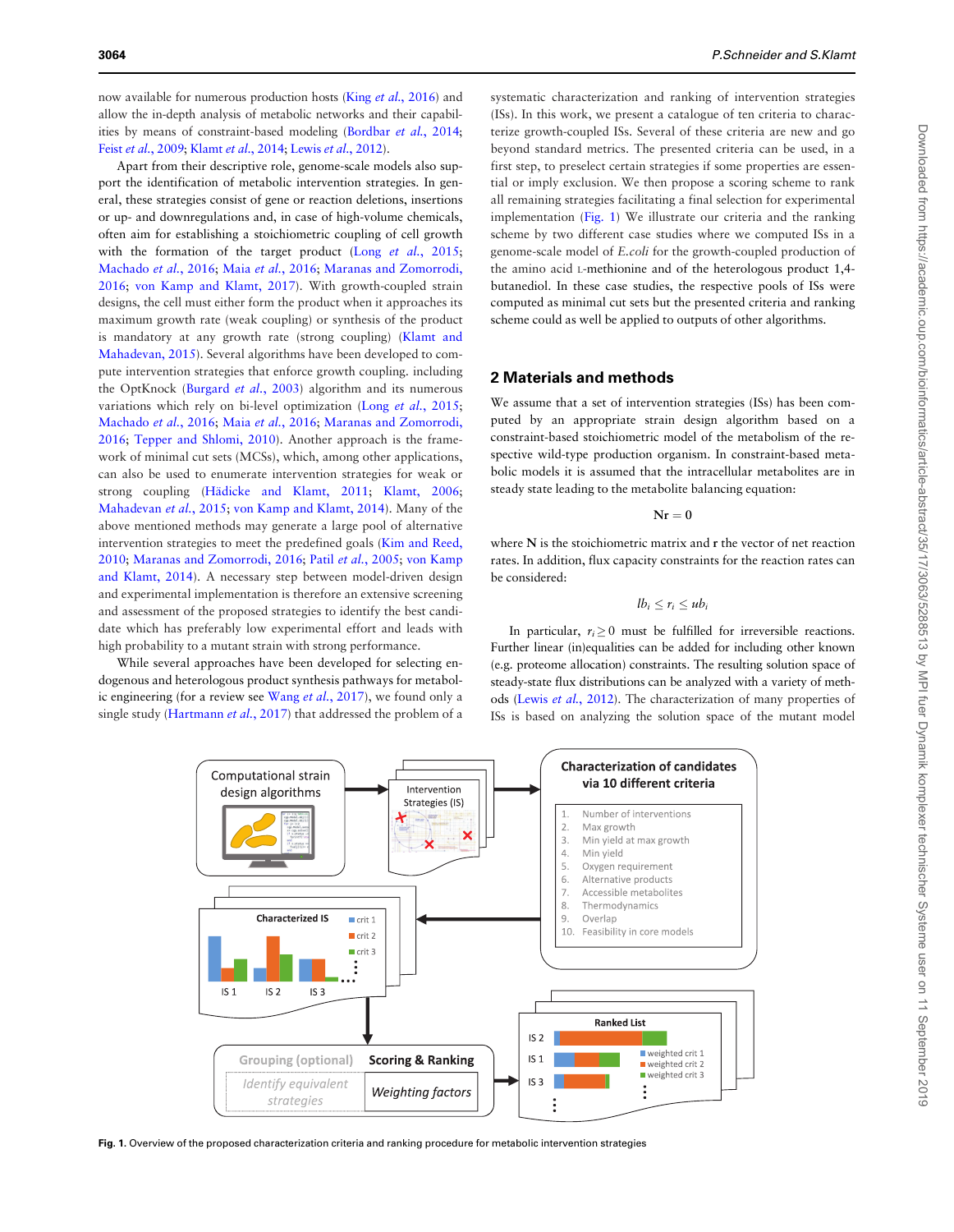<span id="page-2-0"></span>which is obtained from the wild-type model after implementing the respective interventions (e.g. by setting  $lb_i$  and  $ub_i$  to 0 if reaction i is knocked-out). Dependent on the chosen method, ISs often contain reaction or gene knockouts, which narrow down the solution space, but they may also comprise flux up- and downregulations or the insertion of heterologous metabolic reactions and pathways. The properties listed below evaluate a given IS with respect to its required experimental effort, performance and robustness.

#### Property 1: Number of required interventions (#int)

The number of required interventions is an obvious measure for the future experimental effort and should be preferably small. Nevertheless, the importance of this measure compared to the other criteria may vary and depends on the time and means available for implementation.

## Property 2: Maximum growth rate  $(\mu_{max})$

The maximum growth rate is a measure of a mutant's viability. In most strain design methods the lower limit for the maximum growth rate (or biomass yield) is defined as a constraint for computing the ISs to guarantee acceptable growth rates. The importance of the maximum growth rate depends on the chosen process type and process parameters. Higher growth rates of the mutant can be a driver for good volumetric productivity, especially in one-step batch fermentation with growth-coupled product synthesis. Combined with the minimum product yield, the maximum growth rate can be used to make statements about the productivity, either through a process simulation (Klamt et al.[, 2018a;](#page-8-0) [Zhuang](#page-9-0) et al.[, 2013\)](#page-9-0) or the determination of related productivity benchmarks, such as the substrate-specific-productivity (SSP) (Feist et al.[, 2010\)](#page-8-0).

Property 3: Minimum product yield at maximum growth rate  $(Y^{min}_{P/S}@\mu_{max})$ 

For strain design algorithms focusing on weak coupling (such as OptKnock or RobustKnock), the product synthesis rate or product yield at maximum growth rate is of major importance since this is considered as the operating point of the mutant after adaptive evolution ([Conrad](#page-8-0) et al.[, 2011\)](#page-8-0). In the following, we focus on the product yield at maximum growth rate as a performance measure although the product synthesis rate could be used as well. The product yield at the maximum growth rate can be a unique value or lie in a certain range where we then consider the minimum guaranteed product yield as relevant measure. This value can be obtained through two subsequent simple optimizations, namely a maximization of the growth rate followed by a minimization of the product yield under fixed maximum growth rate. In practice, the minimum product yield can be obtained through a technique similar to flux balance analysis (FBA), however, the objective function contains a ratio of the product synthesis and substrate uptake rate and is thus not linear as in FBA. The resulting linear-fractional program (LFP) can be transformed to a linear program and solved to obtain the minimum yield ratio between two fluxes (Klamt et al.[, 2018b\)](#page-8-0).

# Property 4: Minimum product yield ( $Y_{P/S}^{min}$ )

Sometimes mutant strains may not attain the flux distribution with maximum growth rate in experiments, e.g. due to possible regulatory or pathway capacity constraints. We therefore consider the minimum product yield enforced by an intervention strategy as another criterion. In fact, some strain design algorithms even enforce a minimum product yield for all feasible flux vectors in the mutant, even at non-optimal growth (strong coupling). This criterion thus quantifies the strength of the coupling. Again the minimum product yield can be computed by linear-fractional programming as explained above.

#### Property 5: Requirement of anaerobic conditions  $(O_2)$

Another criterion for evaluating an IS and the resulting process concerns the necessity of oxygen supply for the mutant strain. Anaerobic growth regimes are often easier to implement in large-scale and then preferred. In fact, some ISs even demand anaerobiosis while others require oxygen. Furthermore, the preference for an aerobic or anaerobic process may also depend on pathway capacities and regulation ([van Heerden and](#page-8-0) [Nicol, 2013\)](#page-8-0), product inhibition, process stability and other factors.

#### Property 6: Number of alternative products that could disrupt coupling if secreted (#alterProd)

Growth-coupled ISs are sometimes not successful in practice because of unexpected by-product secretion abrogating the stoichiometric coupling of growth and product synthesis. To quantify the robustness of a growthcoupled design, we determine the number of metabolites (alternative products) that would lead to a disruption of the coupled growth and product synthesis if the cell was able to secrete or, at least temporarily, to accumulate them. The importance of this approach arises from the fact that there is a large number of promiscuous transporters with varying specificity. The citrate transporter  $CitT$  is such an example (Pos et al.[, 1998\)](#page-8-0). It mainly functions as citrate/succinate-antiporter but also shows an affinity towards other C4-dicarboxylates, such as fumarate or aspartate. However, established metabolic models often neglect secondary functionalities of transporters. For the wild type scenario and under most fermentation conditions, this assumption is realistic. Yet, in scenarios where other C4- dicarboxylates are accumulated, its export is possible (Engel et al.[, 1992\)](#page-8-0) and there have been metabolic engineering approaches for fumarate production, that rely completely on the native E.coli C4-dicarboxylate trans-port systems (Song et al.[, 2013\)](#page-8-0), showing that the secretion is possible.

In order to decrease the number of necessary interventions and because usually only few metabolites are excreted under a given condition, the set of potential product sinks can initially be reduced to the main fermentation products [\(von Kamp and Klamt, 2017\)](#page-9-0). Searching for alternative products may then help to identify potential leaks that could abrogate coupling.

To test whether the excretion of a given metabolite could potentially disrupt growth coupling, the model is temporarily extended by an export reaction for this metabolite and with FBA it is verified whether the desired growth coupling is then still existent with desired specifications, e.g. with minimum product yield or production rate. This is done, one by one, for all metabolites that do not yet have an exchange reaction. The total number of metabolites that remove the growth coupling with the actual target product gives a measure for the robustness of the IS. An example is illustrated in Figure 2. Using the procedure described above reveals that the secretion of metabolites E or G (orange) would disrupt strong coupling while F is not a possible alternative product because the co-factor N could then not be balanced by the cell.

Mutants that hold less alternative products tend to have a growth coupling that is more robust, for example, because the coupling



Fig. 2. Example for disruption of growth coupling and for accessible metabolites. In the lower branch there are three different cuts (green, blue, blue) that establish coupling of biomass and product synthesis. All of them cut the same pathway and lead to the same solution space but they imply a different number of accessible metabolites. The green cut at the beginning of the pathway is preferred and has the lowest number of accessible metabolites. Choosing the green cut (or, less favored, one of the two red cuts), coupling is ensured and the product is synthesized if the cell grows, however, excretion of the metabolites E and G (but not F) would disrupt growth coupling (Color version of this figure is available at Bioinformatics online.)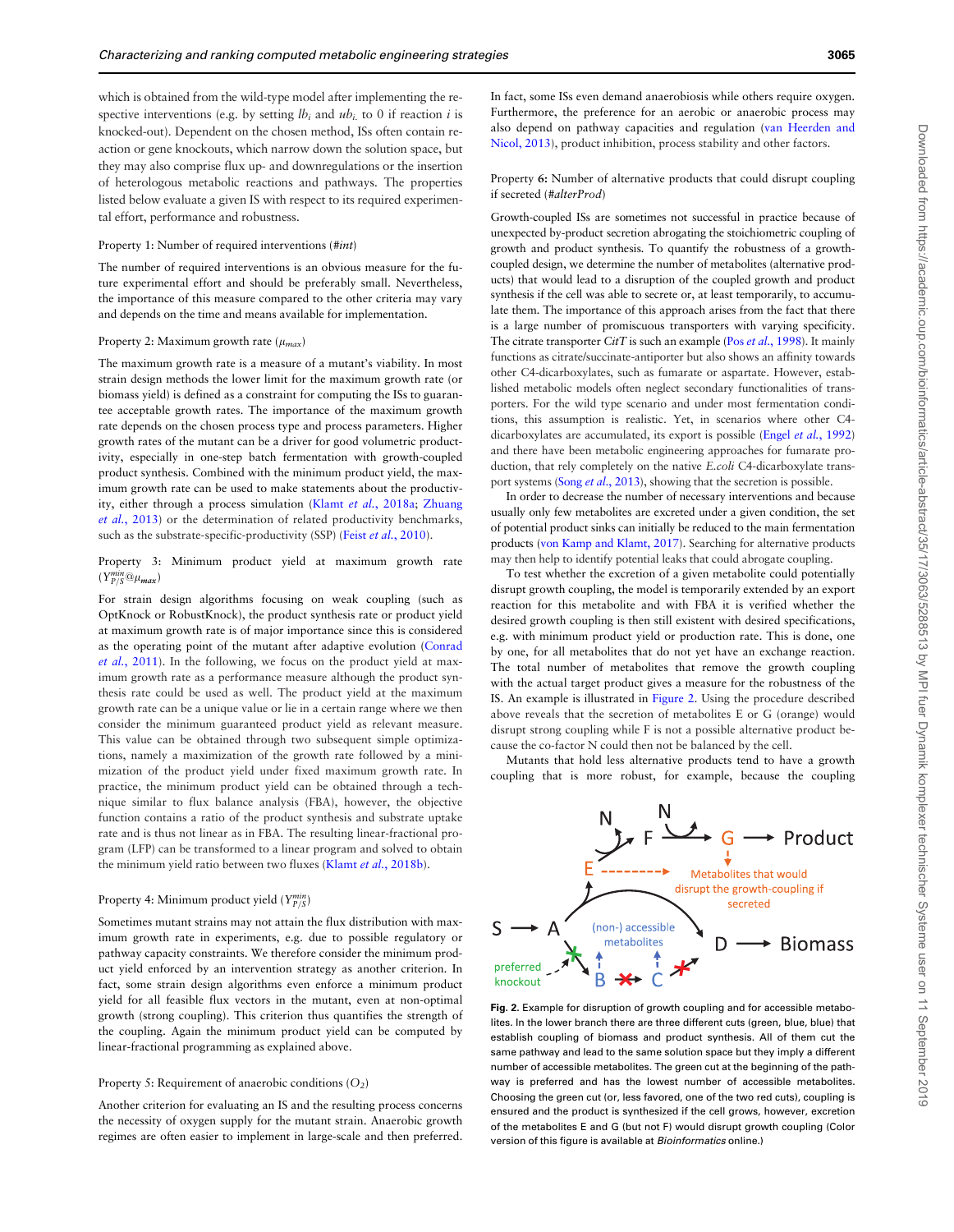mechanisms, such as cofactor regeneration, occur at the end of the product synthesis pathway. Our approach also allows one to exclude ISs with by-products that are likely to occur or have already been observed in previous experiments. Sometimes only the combined secretion of multiple alternative products leads to a disruption of growth coupling, however, we do not consider those combinations herein because they are less likely and their detection requires higher computational effort. Furthermore, if the likelihood of secretion can somehow be quantified, the approach could also be extended by associating individual penalty scores for each metabolite. For example, metabolites that are phosphorylated or bound to Coenzyme A are less likely to be secreted.

A useful extension for the described approach is the identification of the nature of the respective coupling strategy. For this purpose, artificial reactions that recover co-factors such as ATP/ADP, NADH/NAD or NADPH/NADP 'for free' from the respective unphosphorylated (ADP)/ phosphorylated (ADP) or oxidized (NAD(P))/reduced (NAD(P)H) form. If growth coupling is, for example, disrupted by the integration of an NADH oxidizing reaction, this would indicate that the underlying coupling mechanism relies on the balance of reduction equivalents.

#### Equivalence classes of intervention strategies

In practice, different ISs can lead to identical solution spaces. The reason is the nature of the steady-state assumption. For example, a linear pathway can be interrupted through a cut of any of the sequential reactions. An example is given in [Figure 2](#page-2-0) where the pathway from A to D can be interrupted by three different cuts. All three cuts (green and two blue cuts) interrupt this pathway and yet lead to the same solution space. Using this criterion, a pool of ISs can always be partitioned into (equivalence) classes where all ISs of one class have identical solution spaces. To identify equivalence classes, a flux variability analysis is performed for each IS. All ISs with identical flux ranges belong to the same class. It is reasonable to consider only one representative strategy for each class to avoid ranking of redundant solutions, however, it remains to be specified what the best strategy of each class is. This is related to Property 7.

#### Property 7: Number of accessible metabolites (#accessMet)

Regarding linear pathways, an interruption at an intermediate step or at an endpoint of the pathway (blue cuts in [Fig. 2](#page-2-0)) can lead to an undesired accumulation of intermediate metabolites. Therefore, it is advantageous to interrupt pathways at their branching point (green cut in [Fig. 2](#page-2-0)) and thus to minimize the total number of metabolites that can be produced. We therefore propose the number of *accessible metabolites* as a criterion to assess the risk of accumulation (and possible secretion) of metabolites in a given strain design. We suggest to identify the (best) representative for each IS class as the IS with lowest number of accessible metabolites. Accessible metabolites are all those metabolites that can, in principle, be synthesized by the reactions of a metabolic network. Note that this also includes metabolites for which, e.g. due to certain proposed interventions, no further metabolization pathways or sinks (excretion reaction) exist in a redesigned network. In [Figure 2,](#page-2-0) the three different knockouts lead to the same solution space, yet, the number of accessible metabolites differs for each of them and the strategy with the smallest number (the green cut) holds the lowest risk for the accumulation of an intermediate product because the undesired pathway is interrupted at its root. We hence would take the green cut as the representative strategy for this class. In the rare case that multiple strategies of a equivalence class have the same minimal number of accessible metabolites, one may consider only one representative selected by additional criteria (see case study below) or all of them for further evaluation.

To test whether an intracellular metabolite is accessible in a mutant, the model is extended by a sink reaction for this metabolite. The steadystate constraint  $Nr = 0$  is then replaced with the weaker constraint  $Nr \geq 0$ , hence, all metabolites are allowed to accumulate. This ensures that metabolites are classified as accessible also if their synthesis requires simultaneous accumulation or excretion of other metabolites. An optimization maximizing the flux through the new sink reaction is then performed to see whether this flux can become non-zero, indicating that the

metabolite is accessible. This check is done successively for all metabolites delivering the total number of metabolites that are accessible.

As suggested by Trinh et al.[, 2015](#page-8-0), the undesired interruption of reactions at downstream positions of linear pathways could already be avoided during IS computation. This would not only reduce the number of relevant strategies but also speed up the computation. However, sometimes it is not ad hoc possible to define beginning and end of the respective product synthesis pathway(s), as this may depend on the chosen intervention strategies.

#### Property 8: Thermodynamics: Optimal max-min driving force (OptMDF)

Thermodynamic pathway analysis has been used before in other studies as a feasibility constraint for pathway prediction ([Campodonico](#page-8-0) et al., [2014\)](#page-8-0) and as a criterion for pathway ranking [\(Carbonell](#page-8-0) et al., 2014; [Kuwahara](#page-8-0) et al., 2016). The metric of Max-min driving force (MDF) introduced by Noor et al. [\(2014\)](#page-8-0) is an optimization-based technique for determining the maximum thermodynamic driving force and the thermodynamic feasibility of a given metabolic pathway under best-case conditions. The concept of MDF was already successfully applied to genomescale networks to rank and discriminate biosynthetic pathway candi-dates for expanding metabolic networks ([Asplund-Samuelsson](#page-8-0) et al., [2018\)](#page-8-0). However, MDF in its original form can only be used to test thermodynamic feasibility of one given pathway. We therefore use the OptMDFpathway method, recently introduced in Hädicke et al. (2018), to find the flux vector with growth-coupled product synthesis that yields the maximum MDF (OptMDF) in the entire solution space of the mutant. This quantity will be used as a ranking criterion for the respective intervention strategy. In addition, if the computed OptMDF is smaller than zero, then the corresponding strategy leads to a mutant without any thermodynamically feasible flux distribution and can thus be removed from the pool.

#### Property 9: Overlap with other intervention strategies (overlap)

Regarding experimental implementation it is advantageous to lower the initial risk of failure by choosing one with many fallback options. To have a related measure that correlates with the number of fallback options we quantify the overlap of an IS with others. We first count the number of occurrences of a certain intervention in the entire pool of ISs. The overlap measure for each strategy is then calculated as the sum of the occurrences of all its interventions divided by the number of interventions. A high overlap measure indicates more potential fallback options, which is especially useful when an iterative step-by-step approach is followed in the ex-perimental implementation of the strain design [\(Harder](#page-8-0) et al., 2016). When an IS is picked, the first interventions to be implemented would be those with the highest scores (many overlaps), moving successively towards the lower scores (few overlaps), so that an alternative strategy could be used if a strategy change is be required (e.g. due to failure of growth).

#### Property 10: Feasibility in reduced models (core-model)

The underlying mechanisms of different growth-coupled ISs can sometimes be hard to identify. Some recurring patterns are cofactor regeneration, proton balancing, carbon branching and interruption alternative pathways (Alter et al.[, 2018](#page-7-0)). Nevertheless, the metabolic routes that are finally used for the synthesis of the product of interest are diverse and, in a genome-scale model, may not be limited to the central carbon metabolism and also comprise pathways with presumably smaller capacities. In principle, constraint-based models could be adjusted to consider known maximum pathway capacities to avoid solutions that rely on high metabolic fluxes through secondary pathways. However, bounds of internal fluxes are usually not known. Furthermore, one may still be interested in solutions with low capacities when there is the prospect of increasing the pathway capacity, e.g. by amplifying the corresponding genes.

We therefore suggest to evaluate the reliance of an IS on pathways with small capacities. For this purpose, we test the computed ISs in a reduced core network that only comprises the major catabolic and anabolic pathways. Alternatively, when a core model is not available, one may choose other criteria, e.g. relying on GO (gene ontology) terms, to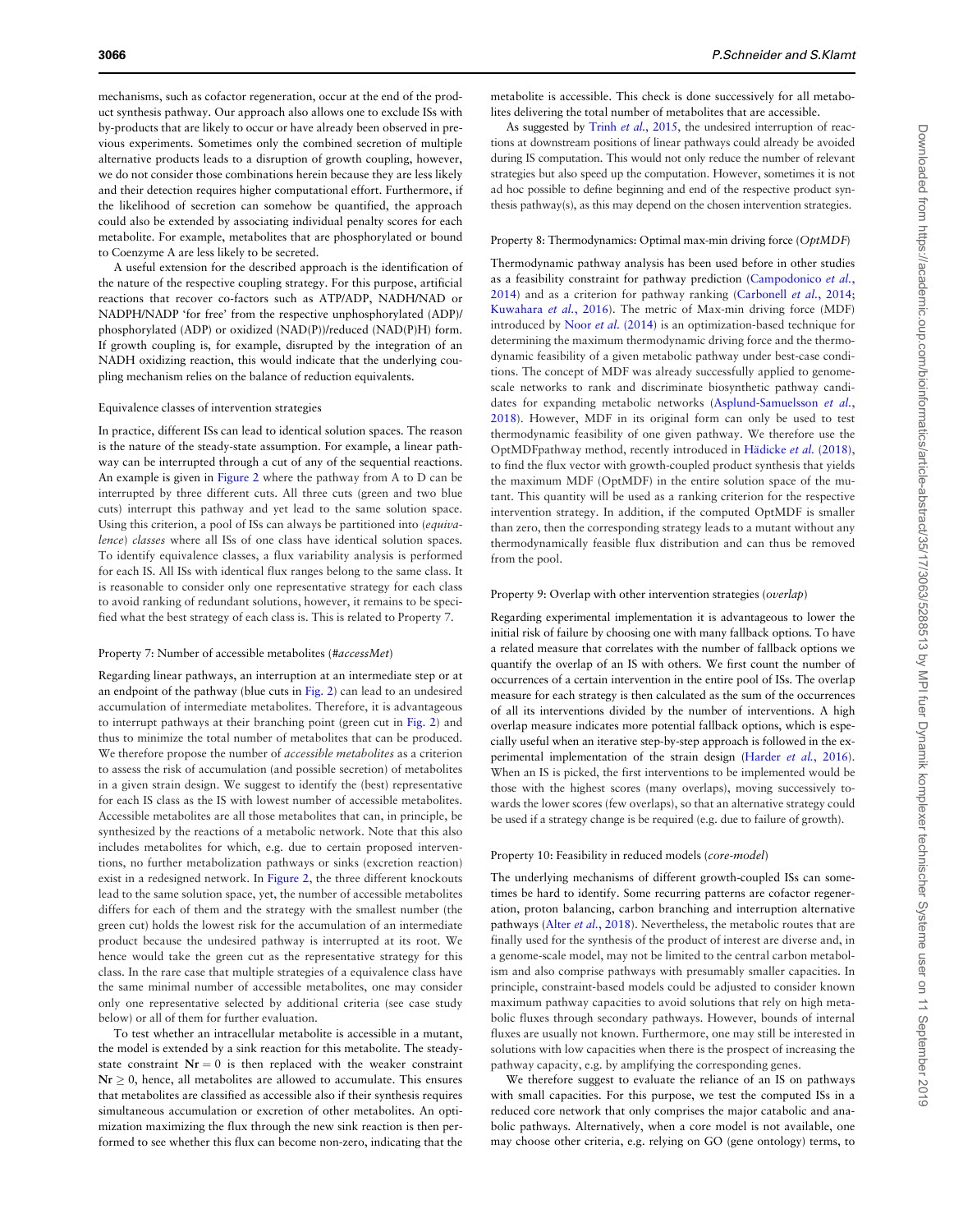mark certain reactions to have only limited capacity. These reactions should then not be essential in a designed strain.

In our examples we used EColiCore2, a model of E.coli's central metabolism derived from the genome-scale model iJO1366 (Hädicke and [Klamt, 2017\)](#page-8-0). It comprises only 20% of the reactions of the full model but reproduces major phenotypes. As the EColiCore2 is a sub-network of iJO1366, we can easily test whether a knockout-based IS, computed in the full model, is also applicable in the smaller model: All interventions that target elements contained in the core model are implemented in the latter and FBA is then used to check whether the desired constraints of the mutant (e.g. minimum product yield when growing) are still fulfilled. If this is not the case, the IS is classified as reliant on secondary pathways and will thus receive a lower score in the ranking procedure.

#### Scoring and ranking

The ten criteria described above characterize the different ISs and can be used to compare them with each other; first on the basis of each single criterion. To obtain a comprehensive quantitative measure  $S_i$ for each intervention strategy  $i$ , we suggest the calculation of an overall score from the individual scores  $S_{i,j}$  for each of the ten criteria  $j = 1 \dots 10$ . Each criterion score  $S_{i,j}$  can take normalized values between 0 and 1. The intervention strategy  $i$  that takes on the most unfavorable value on the criterion *j* attains the score  $S_{i,j} = 0$  and the strategy k with the most favorable value is scored with  $S_{k,i} = 1$ . Concretely, if a high value  $U_{i,j}$  of a specified criterion j is desirable [e.g. minimum product yield or maximum thermodynamic driving force (OptMDF)], the score for the strategy  $i$  is determined by:

$$
S_{i,j} = \frac{U_{i,j} - U_{j,min}}{U_{j,max} - U_{j,min}}
$$

:

In the case of a preferably low value  $U_{i,j}$ , the term is:

$$
S_{i,j} = \frac{U_{j,max} - U_{i,j}}{U_{j,max} - U_{j,min}}.
$$

Criteria with a preferably low value are the number of necessary interventions, the number of metabolites that disrupt the growthproduct coupling and the number of accessible metabolites. The score for the aeration requirement  $S_{O_2}$  takes the value 1 for the anaerobic and 0 for the aerobic case. The score for the feasibility in reduced networks takes the value 1 if the strategy is feasible and 0 if it is infeasible in a reduced network. In the case that an OptMDF value is negative, indicating thermodynamic infeasibility of the IS with given constraints, the individual score as well as the lower reference value  $(U_{i,min})$  for the normalization are then set to zero.

The total score  $S_i$  for an intervention strategy  $i$  is then a weighted sum of its scores for the ten criteria:

$$
S_i = \sum_j c_j S_{i,j}.
$$

The weights  $c_i$  can be adapted to reflect (i) the particular relevance of each criterion in a given application and (ii) the spread of the values. A smaller weight should be used for a criterion if its values are distributed over a very narrow range only, indicating low variability. In the simplest and uniform approach one may set all weights to 1. The computed overall scores  $S_i$  can finally be used to rank the ISs.

## 3 Results

# 3.1 Case study: model and computation of minimal cut sets

To illustrate our approach, we computed growth-coupled strain designs for two different products: L-methionine and 1,4-butanediol

produced via a homologous and a heterologous pathway respectively. We used the E.coli genome-scale model iJO1366 (Orth [et al.](#page-8-0), [2011\)](#page-8-0) with minor modifications (see supplements) and minimal media with glucose as the sole substrate. The ISs in these examples are knockout-based and computed as minimal cut sets (MCSs) by a variant of the algorithm used by [von Kamp and Klamt \(2017\).](#page-9-0) Undesired phenotypes that should be eliminated through the MCSs (so-called target flux vectors) were defined as flux vectors with a product yield lower than 30% of the theoretical maximum yield of the respective product. For the protected (desired) phenotypes we assumed a minimum product yield above this 30% threshold and a lower limit of the maximum growth rate of 0.05  $h^{-1}$ . To speed up MCS computation, the genome-scale model was first compressed by merging sets of fully coupled reactions and by removing conservation relations [\(von Kamp and Klamt, 2017\)](#page-9-0). For the MCS search we set an upper limit of 13 reaction knockouts per strategy and the calculation was aborted if (i) the solver finished the search, (ii) a time limit of 24 h was exceeded) or (iii) when 200 MCSs were found in the compressed model. For all computations we used API functions of CellNetAnalyzer 2018.1 (Klamt et al.[, 2007;](#page-8-0) [von Kamp](#page-8-0) et al., [2017\)](#page-8-0) in MATLAB 2016a with IBM CPLEX 12.6.3 as MILP solver. The MCS computation algorithm was run on an HPC cluster, using 12 CPU slots per computation (2x Intel Xeon X5650–6 cores each) with 28 GB of memory. Standard Gibbs energies  $\Delta_{r}G^{'0}$  for computing the maximum MDF in the mutants (OptMDF; property 8) were available for 744 reactions and taken from Hädicke et al. (2018). For assessing property 10, the feasibility in reduced models, we used the EColiCore2 model (Hädicke and Klamt, 2017). The full set of computed MCSs and their properties and ranking can be found in the Supplements.

# 3.2 Preselection and ranking

The ranking of the computed ISs involved two steps. First, to avoid occurrence of many equivalent strategies in the final ranking tableau, a preselection was performed based on equivalence classes of MCSs (see property 7 in Section 2). All MCSs of one equivalence class lead to an identical solution space of steady-state flux vectors when applying the interventions in the model. To identify equivalence classes, we performed for each IS a flux variability analysis and grouped all MCSs with identical flux ranges in one class. We then selected one (the best) representative of each class which has the minimum number of accessible metabolites. If there are, within one class, several MCSs with a minimum number of accessible species, then, from these MCSs, the one with the highestoverall score is selected as the representative.

After preselection, the MCS class representatives underwent the scoring and ranking procedure as described in Section 2. We used the weighting coefficients  $c_{int} = 1.5$ ,  $c_{\mu_{max}} = 1$ ,  $c_{Y_{P/S}^{min} \oplus \mu_{max}} = 1$ ,  $c_{Y_{P/S}^{min}} = 1, c_{O_2} = 0.5, c_{alterProducts} = 0.5, c_{accessMet} = 0, c_{optMDF} = 0.5,$  $C_{\text{overlap}} = 0.5$ ,  $C_{\text{core-model}} = 0.25$ . We thus chose slightly larger weights for the first four criteria to emphasize the number of interventions, the maximal growth rate and the minimum product yield during ranking. Note that the number of accessible metabolites is only used (and only reasonable) as criterion for the preselection of ISs in the equivalence classes (see Section 2) and the weight of this score is therefore set to zero in the ranking of the representatives.

#### 3.3 Example 1: L-Methionine

Regarding the global market size of the different amino acids, methionine holds the third place after glutamate and lysine. Main applications of methionine lie in livestock (feed additive, especially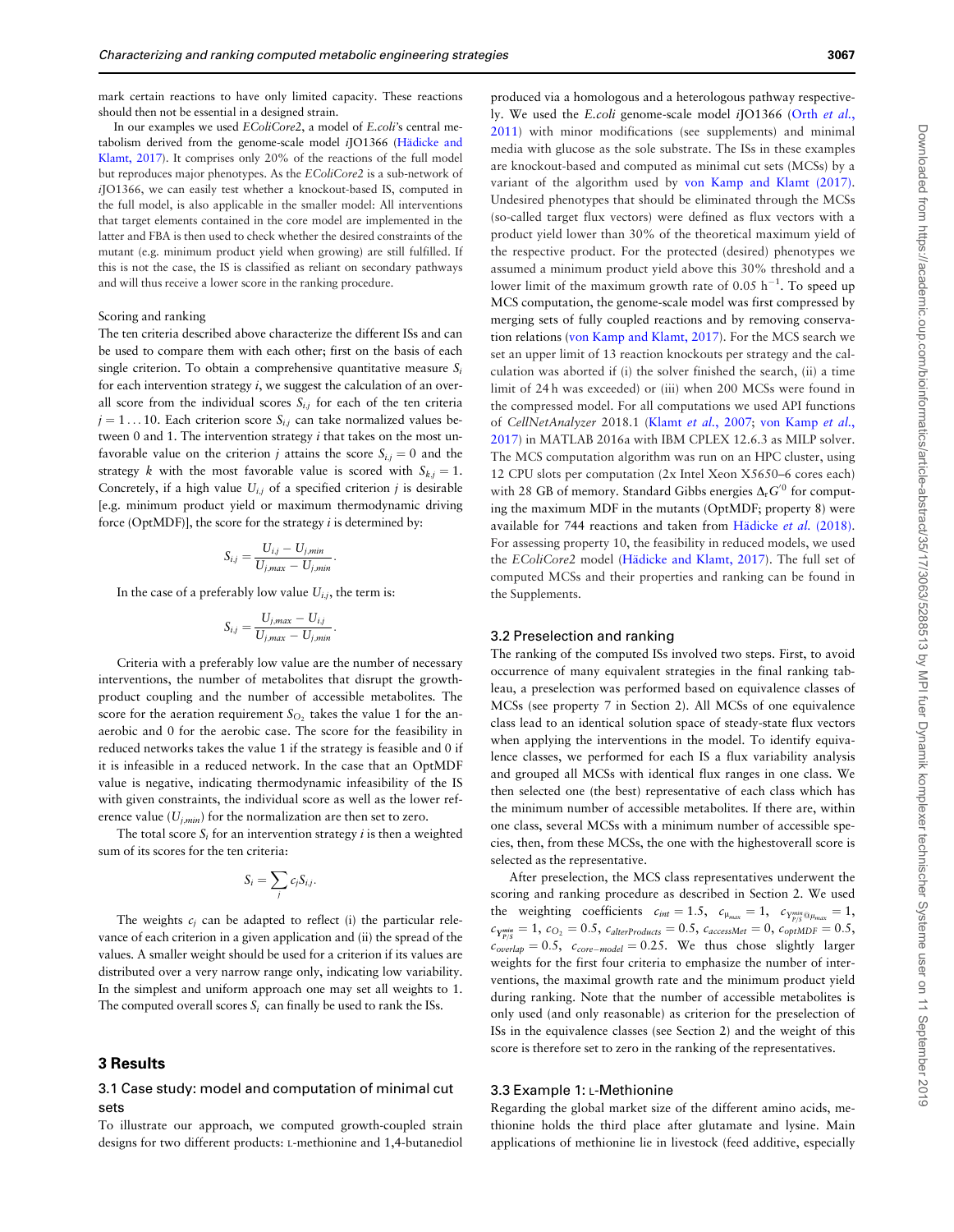poultry farming), pharmaceutics and nutrition ([Huang](#page-8-0) et al., 2017; [Willke, 2014](#page-9-0)). Despite many attempts, there are only few successful examples of metabolic engineering approaches that lead to an established industrial bioprocess. In terms of strain design, one of the main hurdles lies in the complex regulation of the L-Methionine biosynthesis in bacterial hosts ([Figge, 2006\)](#page-8-0). A pathway for L-methionine biosynthesis was already successfully deregulated in E.coli [\(Huang](#page-8-0) et al., 2017). In contrast to the studies that treat the regulatory restrictions, our example focuses on potential knockout strategies that reroute the metabolic flux and couple growth to a necessary overproduction of L-methionine.

We extended the *i*JO1366 model with the L-methionine proton antiporter YjeH (Liu et al.[, 2015](#page-8-0)). In total we found 258 intervention strategies (MCSs) with a minimum of 9 and a maximum of 13 cuts. The MCSs can be grouped in 37 equivalence classes. From each class we picked the best representative as described above. Scoring and ranking was done as described in Section 2 using the weighting coefficients given in Section 3.2. The highest ranked candidate, MCS 41, consists of the 10 reaction deletions TPI, ENO, CYSDS, GPDDA2, GPDDA2pp, HCYSMT, LSERDHr, MTHFC, SERD\_L and TRPAS2 which can be established through the knockout of the genes tpiA, eno, mmuM, folD, ydfG, sdaA, glpQ, sdaB, metC, ugpQ, tnaA and tdcG.

Figure 3 shows the performance of five exemplary MCSs for the different criteria. As shown in Figure 3B, different MCSs can lead to growth-rate-product-yield (GRPY) spaces with similar shapes. Yet, the further assessment of the candidates reveals that a characterization solely on the basis of these trade-off plots is limited. MCSs with similar GRPY spaces can still perform very differently on other criteria, such as the thermodynamic driving force, the number of possible by-products or the number of necessary knockouts (Fig. 3A). For example, the highest ranked MCS (MCS 41 - blue) is more robust and needs less knockouts than MCS 28 (purple), even though their GRPY spaces are almost identical. In fact, it should be noted that there is only a small variance in the minimum product yields (at maximum growth rate) of all MCSs nevertheless leading to different scores for this criterion. As mentioned earlier, in those cases with low variability one could leave out the respective criterion/score by setting its weight to zero. While MCS 237 (green) is outperformed by MCS 144 (yellow) in the overlap score and the number of interventions, it is thermodynamically more favorable and offers a higher maximum growth rate. Figure 3B also shows that none of the five selected MCSs could be used in the E.coli core model EcoliCore2 indicating that the computed ISs rely on pathways outside of the central metabolism with possibly lower capacities. A closer analysis revealed that the crucial pathway in this case starts with the glycine C-acetyltransferase reaction GLYAT that finally reintroduces glycine into the pyruvate metabolism. This pathway is not contained in the EColiCore2 model.

We further analyzed the computed MCSs to understand the coupling mechanisms. In all MCSs the coupling was established through a combined deletion of the triose-phosphate isomerase reaction and one of the two final glycolysis steps catalyzed by phosphoglycerate mutase or enolase. As a result, sugar degradation has to take place along the Entner–Doudoroff pathway (ED) which forces the carbon flux to split into pyruvate and glyceraldehyde-3-phosphate (G3P) from where the metabolic pathway to PEP and pyruvate is blocked. The flux through pyruvate can join the TCA cycle to generate reduction equivalents mainly used for ATP synthesis via respiration. G3P cannot enter the TCA cycle directly and can only be drained via the pathways to serine and aspartate which are then further metabolized to methionine, consuming NADPH produced in the ED pathway ([Fig. 4](#page-6-0)). In addition to tpi and eno/pgm, essential knockouts that occur in all MCSs are the reactions of the cysteine desulfhydrase (CYSDS), L-serine deaminase (SERD\_L) and tryptophanase (TRPAS2) by which amino acid degradation pathways are blocked. While all MCSs contain the essential knockouts described above, specific interventions in the MCS now enforce different routes through the amino acid pathways with certain flux ratios. For the flux rerouting, different combinations of reaction knockouts are possible bearing different advantages and disadvantages. MCS 28 and 74 are less robust, as there are many more intermediates (e.g. up to 218 for MCS 28) which, if secreted, can abrogate growth coupling.

As described in Section 2 section (property 6), it was also tested, whether coupling is still existent when ATP is available at no cost, or electron sources or sinks are added that reduce or oxidize NAD(P)/H. We found that an artificial supply with ATP leads to the disruption of the growth coupling, suggesting that ATP synthesis (and therefore growth) is coupled to methionine synthesis. An external supply with electrons would also abolish coupling because the electron surplus can be used to increase ATP synthesis via respiration. Contrary, giving the mutants the option to drain electrons does not affect the coupling.

FBA and the thermodynamic OptMDF analysis predict the infeasibility of 134 out of 258 computed knockout strategies (19 out of 37 equivalence classes). These strategies rely on the reversed malate oxidase reaction (MOX), which is thermodynamically infeasible under the considered physiological conditions. Furthermore, in all strategies, the essential knockouts of the genes tpiA and eno or pgm represent serious interventions in the core metabolism of the cell.



Fig. 3. Comparison of five selected intervention strategies for the growth-coupled overproduction of L-methionine in E.coli. A: Scores of the MCSs for the ten evaluation criteria. B: Growth-rate versus product-yield plot of the selected MCSs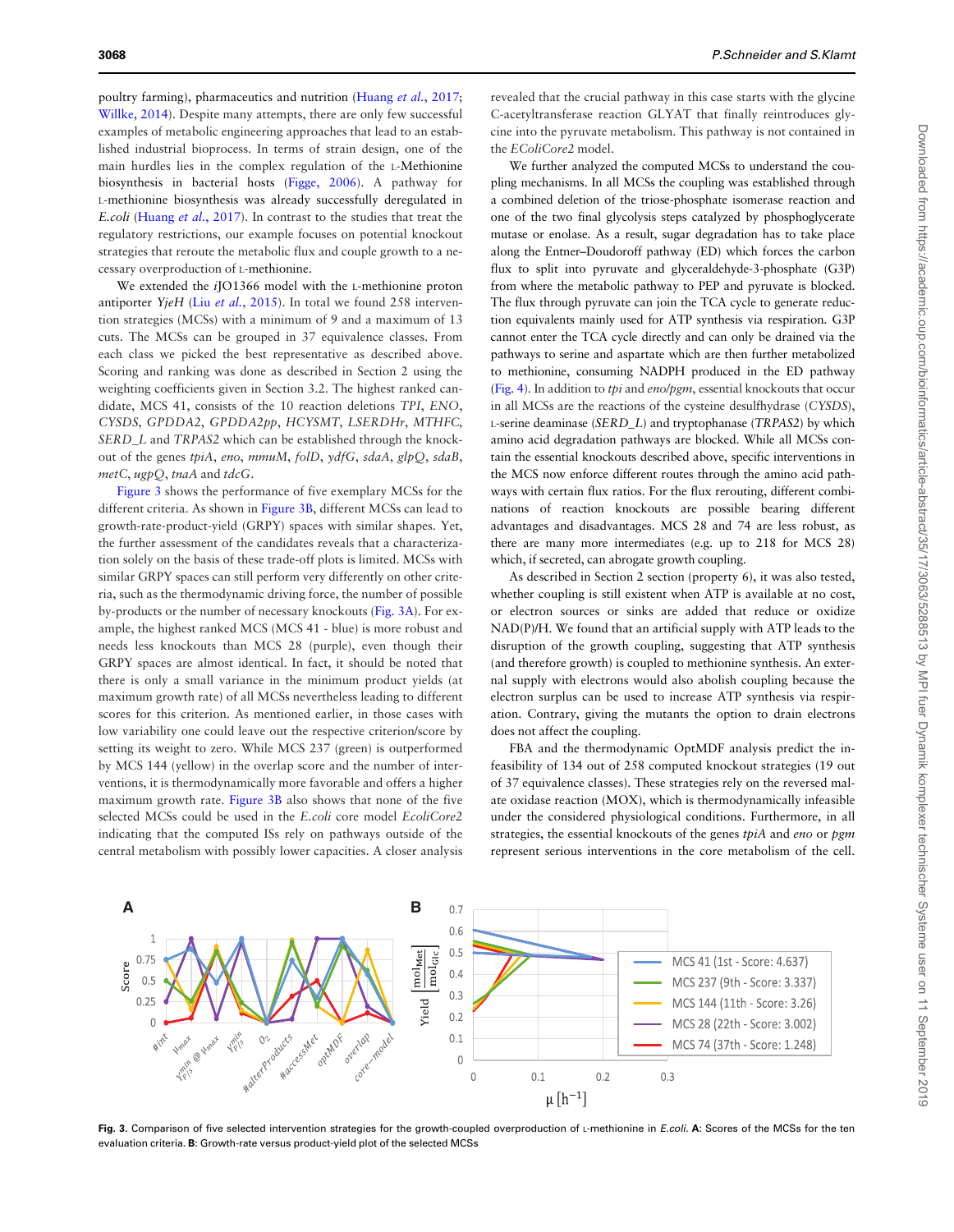<span id="page-6-0"></span>

Fig. 4. Strategies to couple growth with methionine synthesis in *E.coli* as revealed by the computed MCSs

While the knockout of tpi has been proven to be feasible in E.coli ([Facchetti, 2016\)](#page-8-0), the additional knockouts of the enolase or phosphoglycerate mutase genes may be difficult targets. It was reported that the deletion of *pgm* leads to a mutant that could not grow on minimal medium (Foster et al.[, 2010\)](#page-8-0). A reason may be the limited flux capacity of the ED pathway in E.coli which could be overcome by additionally deregulating the ED pathway or by overexpressing its enzymes. Another potential drawback of the found intervention strategies is that the glucose uptake and activation relies on the proton symport  $(galP)$  and the glucokinase  $(glk)$  reaction because there would be not enough PEP available to use the PTS system (Hernández-Montalvo et al., 2003). Hence, a key requirement for implementing the found strain design strategies is to enhance the capacity of the ED pathway in E.coli.

# 3.4 Example 2: 1,4-Butanediol as heterologous product

The metabolic engineering approach for the production of the nonnatural bulk chemical 1,4-butanediol (BDO) by E.coli (Yim [et al.](#page-9-0), [2011](#page-9-0)) and its later commercialization has been an unprecedented success story for targeted metabolic engineering. In order to make this chemical producible by E.coli, Yim et al. designed a novel artificial pathway that branches from the tricarboxylic acid (TCA) cycle involving five heterologous enzymes. The strain design was supported by the computation of knockout strategies based on the OptKnock algorithm which suggested the repression of the main fermentation pathways and of the oxidative operation of the TCA cycle to couple growth with product synthesis through the intracellular redox balance. Later studies sought to further enhance the production performance of these strain designs through enzyme engineering [\(Hwang](#page-8-0) et al.[, 2014\)](#page-8-0) or extended kinetic modeling [\(Andreozzi](#page-8-0) et al., 2016).

We integrated the pathway from 2-oxoglutarate to BDO, presented by Yim et al.[, 2011](#page-9-0), into the iJO1366 model (as well as in the EColiCore2 model) and computed the minimal cut sets that establish strong growth coupling for BDO production with this pathway. We identified 274 MCS strategies with 6 to 12 reaction knockouts each, that could be grouped in 107 equivalence classes. We picked one representative per MCS class and ranked them as described before.

In [Figure 5,](#page-7-0) four MCSs are compared including the MCS with the highest and the lowest score. [Figure 5A](#page-7-0) shows the single scores of the

candidates among the different criteria, while [Figure 5B](#page-7-0) shows their GRPY spaces. The best MCS (blue) does not have the highest minimum product yield, however, it allows anaerobic conditions and has a good balance between a high growth rate, a small number of necessary cuts (6), and an overlap with many other MCSs which would enable switching to another IS if necessary. Nevertheless, depending on the application, MCS 6 (yellow) might also be a relevant candidate. Even though it requires 12 cuts, it has a very good product yield and is more robust than the other MCSs. Sometimes, coupling can already be established with fewer interventions than the full set of a computed intervention strategy (see e.g. [Harder](#page-8-0) et al., 2016). Generally, the determination of the best candidate may have different outcomes. However, the ranking often shows intervention strategies that can be excluded a priori. For example, the worst strategies that (MCS 146, red) is outperformed by the best one (blue) in all criteria.

FBA and the thermodynamic OptMDF analysis predict the thermodynamic feasibility of all computed knockout strategies. In total, 104 out of 107 equivalence classes relied on anaerobic conditions all of which suggested the disruption of the tricarboxylic acid cycle (most frequently at malate dehydrogenase), the ethanol and lactate pathways, the knockout of the NAD(P) transhydrogenase (THD2pp) and then other (for each MCS specific) knockouts to establish full coupling. In all these strains, ATP synthesis is possible through glycolysis with the essential fermentation products formate, BDO and acetate. While acetate is a by-product of the BDO pathway, the ratio of formate and BDO is predetermined by the redoxstate. Depending on the respective MCS, succinate and ethanol may occur as side products, ethanol as a product from a cycle in the glycine metabolism. The MCSs from the three remaining equivalence classes work under aerobic conditions and rely on the interruption of the TCA cycle through which BDO becomes an essential byproduct of respiration. The intervention strategy pursued by [Yim](#page-9-0) et al. [\(2011\)](#page-9-0) relies on knockouts of the alcohol dehydrogenase ( $adb$ E), pyruvate formate lyase ( $pfl$ ), lactate dehydrogenase ( $ldb$ ) and the malate dehydrogenase (mdh) and has thus a large overlap with the computed MCSs. In addition, the aerobic respiration control protein (arcA) was knocked-out by Yim et al. but not considered herein as it is a regulator protein and no metabolic enzyme. As predicted, acetate excretion was observed for these strains. Differences between the strategy of Yim et al. and the computed MCSs probably arise because (i) Yim et al. used a microaerobic process by which a knockout of the pyruvate formate lyase is allowed (this mutant cannot grow under strict anaerobic conditions) such that  $CO<sub>2</sub>$  and acetate are the only essential by-products, and because (ii) the chosen knockouts of Yim et al. do actually not yet guarantee a BDO production in the iJO1366 model, even with simulated microaerobic conditions with an upper limit for oxygen uptake of 2 mmol/gDW/h.

The identified best MCS candidate (blue) consists of the reaction knockouts of the acetaldehyde dehydrogenase (ACALD), glucose 6 phosphate dehydrogenase (G6PDH2r), D-lactate dehydrogenase (LDH\_D), malate dehydrogenase (MDH), phosphopentomutase 2 ( $PPM2$ ) and the NAD(P) transhydrogenase ( $THD2pp$ ). On the gene level this MCS can be established through the knockout of mhpF, ldhA, pntB, zwf, mdh, adhE and deoB. The list of all computed MCSs is provided in the [Supplementary Material](https://academic.oup.com/bioinformatics/article-lookup/doi/10.1093/bioinformatics/bty1065#supplementary-data).

#### 4 Discussion

Many constraint-based strain optimization methods can generate a pool of intervention strategies from which one candidate has to be selected for strain development. In this work we introduced methods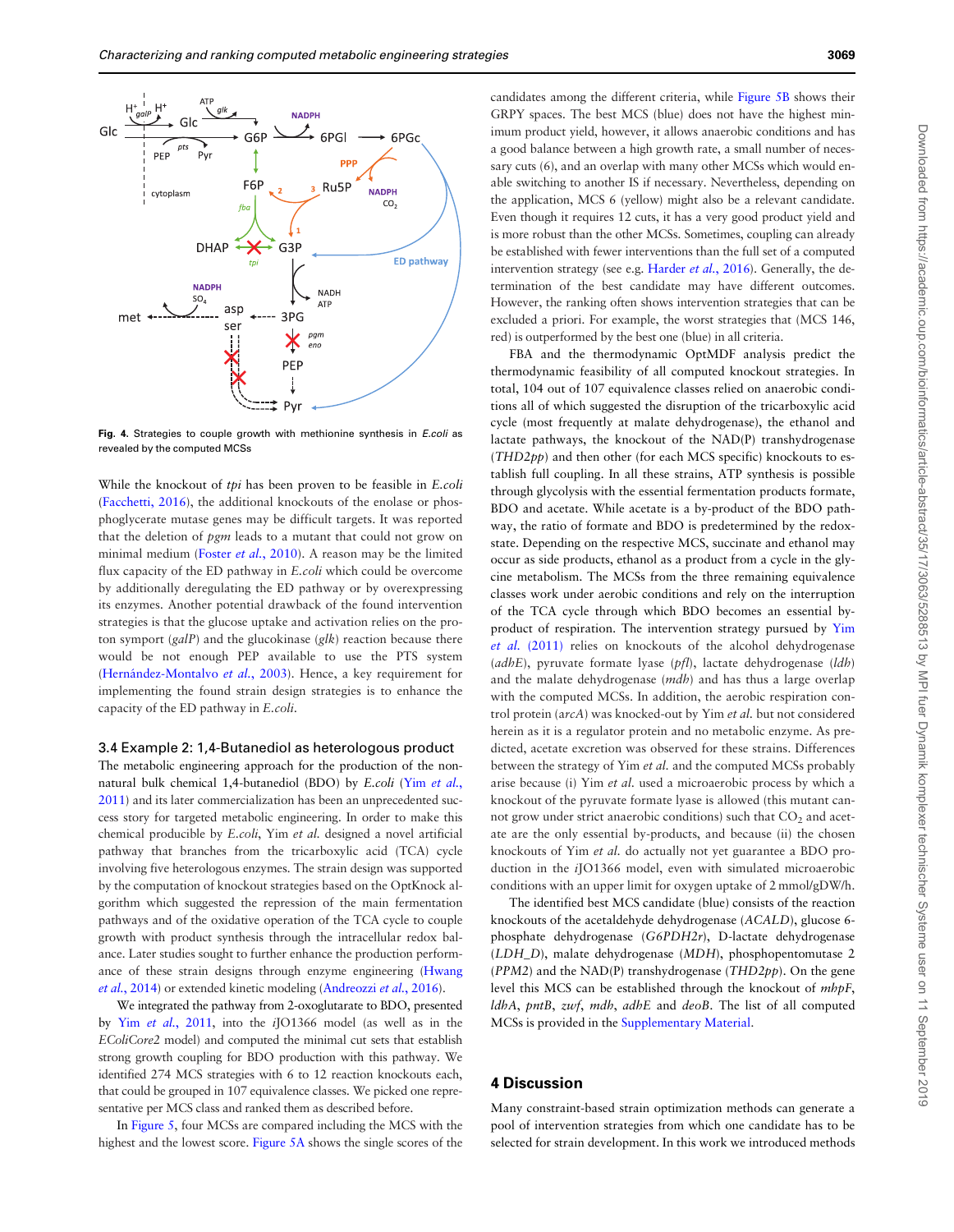<span id="page-7-0"></span>

Fig. 5. Comparison of four exemplary intervention strategies for the growth-coupled overproduction of 1,4-butanediol in E.coli. A: Scores of the MCSs for the different criteria. B: Growth-rate versus product yield plot of the four MCSs

for the characterization and ranking of such a pool of IS candidates with a focus on growth-coupled strain designs. We presented a catalogue of ten partially new criteria for assessing and ranking individual IS candidates, broadly extending earlier approaches such as OptPipe [\(Hartmann](#page-8-0) et al., 2017) which assessed only four criteria (growth/production performance and an adaptability measure). Our ten criteria comprise (i) the number of interventions, (ii) the maximum growth rate, (iii) the minimum product yield at maximum growth rate, (iv) the overall minimum product yield, (v) the required aeration strategy, (vi) the number of alternative products that could disrupt growth coupling, (vii) the number of accessible (producible) metabolites, (viii) the maximal thermodynamic driving force, (ix) a score for the similarity to (overlap with) other ISs and (x) the feasibility of the IS in a reduced or further constrained model. Each criterion gives rise to a score which can be combined to an overall score useful to rank the IS pool. Even though the integration of all ranking criteria into the initial IS computation would be partially possible, in most cases it would be computationally too expensive rendering a posteriori ranking indispensable. Using real-world examples of strain design, we demonstrated the applicability and benefit of the developed characterization and ranking procedure. In our first example we computed and ranked sets of ISs for the strong coupling of growth with production of L-methionine in E.coli, while the second example focused on the production of 1,4-butanediol via a heterologous pathway. The case studies showed that, apart from the actual ranking, the analysis of an exhaustive set of ISs based on our ten criteria enables a thorough characterization of ISs, also supporting the elucidation of the underlying coupling mechanism. The comparison of ISs via the different criteria shows that the selection of the best candidate is often not trivial and involves trade-offs. Even though the highest ranked candidate usually performs well in multiple criteria (e.g. in the expected production performance) it may be outperformed in a subset of other criteria (e.g. in the robustness of the strain designs).

Depending on the specific needs, our ranking procedure could be easily adapted (e.g. by replacing our weighted score approach with the rank product method used by [Hartmann](#page-8-0) *et al.*, 2017) or by analyzing additional properties. One example could be the number of undesired byproducts sometimes arising for certain ISs (e.g. acetate in the BDO case discussed above). Furthermore, a measure for the adaptability of the resulting mutant strains could be taken into account. For example, [Hartmann](#page-8-0) et al., 2017 used the MOMA method (Segrè et al.[, 2002](#page-8-0)) to estimate the distance between the wild-type and the mutant flux distribution which can then be used as a criterion to rank ISs according to the required metabolic adjustments. However, we believe that this measure is not suited for a

generic comparison of ISs for growth-coupled product synthesis, because it is the assumption of many strain design methods that the mutant strains evolve [via adaptive laboratory evolution [\(Conrad](#page-8-0) et al.[, 2011](#page-8-0))] towards growth-optimal phenotypes. Hence, phenotypes with minimal metabolic adjustment as predicted by MOMA will then not be relevant. Furthermore, MOMA and related methods require as input valid wild-type reference flux distributions which are often not known. This becomes even more critical if a series of intermediate strains needs to be constructed for which reference flux distributions are not available at the time of ranking the computed ISs.

As an important tool for characterizing and ranking strain designs, we also introduced the notion of equivalence classes of ISs by which ISs with identical solution spaces can be grouped. This simplifies the analysis as well as the ranking of the strategies since then only one representative for each class needs to be taken into account. Once the optimal strategy has been identified, possible alternative solutions in its equivalence class can be investigated.

The strength of our approach lies in its straightforward and generic applicability as it is independent from product, substrate, host organism and the computational method used to generate the IS candidates. The investigation of most criteria requires only an LP solver and the stoichiometric models of the wild type and the mutant. For the thermodynamic analysis, a relatively simple mixed-integer linear optimization problem must be solved (Hädicke et al., 2018). We thus consider the proposed methodology a profound basis for the characterization and ranking of computed ISs with respect to their performance, robustness and implementation efforts which should help to speed-up the development of efficient strains for biobased production processes.

# Acknowledgements

We thank Axel von Kamp, Oliver Hädicke, Ahmed Zahoor ul Hassan and Simon Boecker for helpful discussions.

# Funding

This work was supported by the European Research Council (ERC Consolidator Grant 721176).

Conflict of Interest: none declared.

# References

Alter,T.B. et al. (2018) Determination of growth-coupling strategies and their underlying principles. bioRxiv, 258996.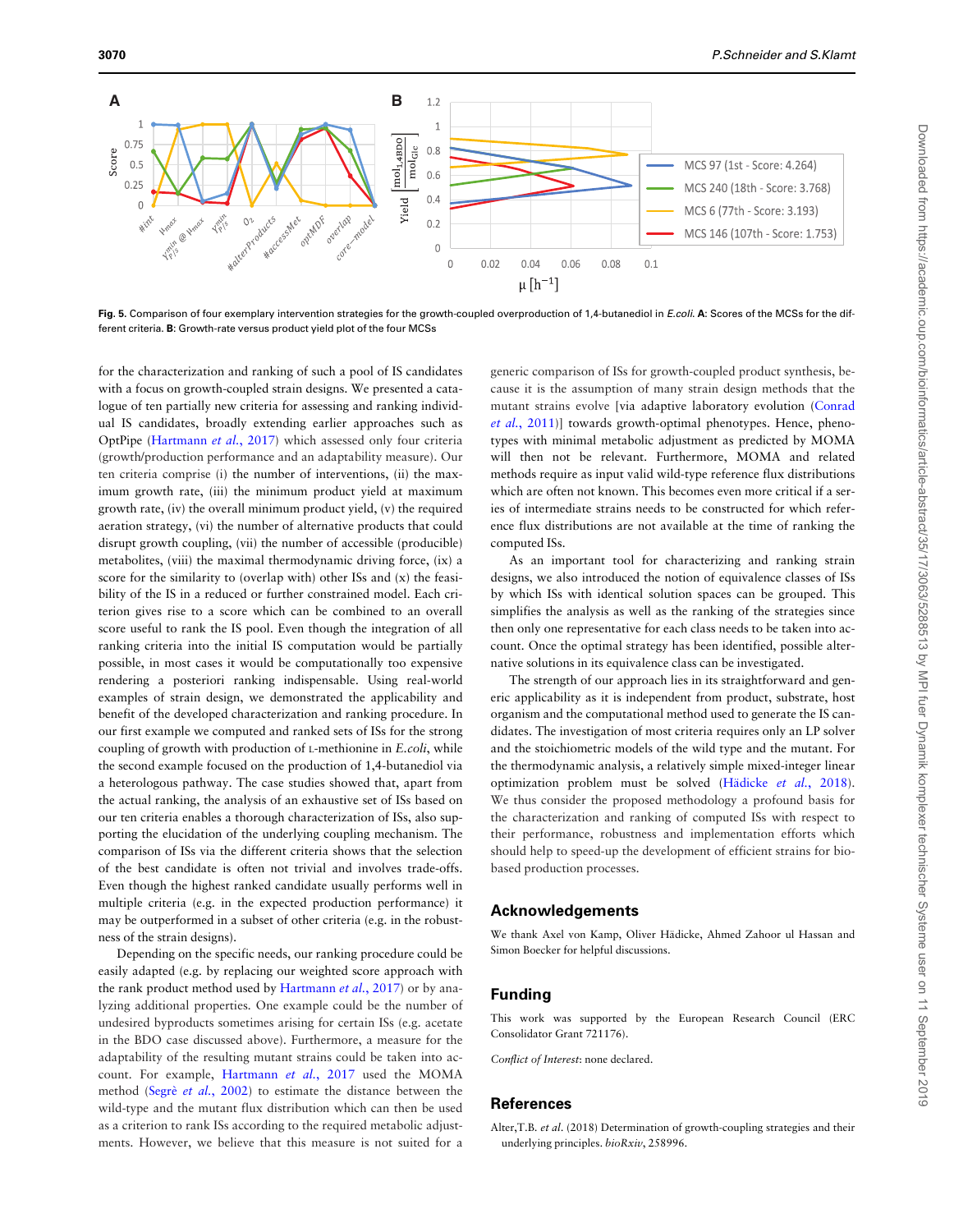- <span id="page-8-0"></span>Andreozzi,S. et al. (2016) Identification of metabolic engineering targets for the enhancement of 1,4-butanediol production in recombinant E. coli using large-scale kinetic models. Metab. Eng., 35, 148–159.
- Asplund-Samuelsson,J. et al. (2018) Thermodynamic analysis of computed pathways integrated into the metabolic networks of E. coli and Synechocystis reveals contrasting expansion potential. Metab. Eng., 45, 223–236.
- Becker,J. and Wittmann,C. (2015) Advanced Biotechnology: Metabolically Engineered Cells for the Bio-Based Production of Chemicals and Fuels, Materials, and Health-Care Products. Angew. Chem. Int. Ed., 54, 3328–3350.
- Bordbar,A. et al. (2014) Constraint-based models predict metabolic and associated cellular functions. Nat. Rev. Genet., 15, 107–120.
- Burgard,A.P. et al. (2003) Optknock: A bilevel programming framework for identifying gene knockout strategies for microbial strain optimization. Biotechnol. Bioeng., 84, 647–657.
- Campodonico,M.A. et al. (2014) Generation of an atlas for commodity chemical production in Escherichia coli and a novel pathway prediction algorithm, GEM-Path. Metab. Eng., 25, 140–158.
- Carbonell,P. et al. (2014) XTMS: pathway design in an eXTended metabolic space. Nucleic Acids Res., 42, W389–W394.
- Choi,S. et al. (2015) Biorefineries for the production of top building block chemicals and their derivatives. Metab. Eng., 28, 223–239.
- Conrad,T.M. et al. (2011) Microbial laboratory evolution in the era of genome-scale science. Mol. Syst. Biol., 7, 509.
- Engel,P. et al. (1992) Anaerobic fumarate transport in Escherichia coli by an fnr-dependent dicarboxylate uptake system which is different from the aerobic dicarboxylate uptake system. J. Bacteriol., 174, 5533–5539.
- Facchetti,G. (2016) A simple strategy guides the complex metabolic regulation in Escherichia coli. Sci. Rep., 6, 27660.
- Feist,A.M. et al. (2009) Reconstruction of biochemical networks in microorganisms. Nat. Rev. Microbiol. 7, 129–143.
- Feist,A.M. et al. (2010) Model-driven evaluation of the production potential for growth-coupled products of Escherichia coli. Metab. Eng., 12, 173–186.
- Figge,R.M. (2006) Methionine Biosynthesis in Escherichia coli and Corynebacterium glutamicum. Amino Acid Biosynthesis—Pathways, Regulation and Metabolic Engineering. Springer, Berlin, Heidelberg, pp. 163–193.
- Foster,J.M. et al. (2010) Evolution of bacterial phosphoglycerate mutases: non-homologous isofunctional enzymes undergoing gene losses, gains and lateral transfers. Plos One, 5, e13576.
- Hädicke, O. et al. (2018) OptMDFpathway: identification of metabolic pathways with maximal thermodynamic driving force and its application for analyzing the endogenous  $CO<sub>2</sub>$  fixation potential of Escherichia coli. PLOS Comput. Biol., 14, e1006492.
- Hädicke, O. and Klamt, S. (2011) Computing complex metabolic intervention strategies using constrained minimal cut sets. Metab. Eng., 13, 204–213.
- Hädicke, O. and Klamt, S. (2017) EColiCore2: a reference network model of the central metabolism of Escherichia coli and relationships to its genome-scale parent model. Sci. Rep., 7, 39647.
- Harder,B.-J. et al. (2016) Model-based metabolic engineering enables high yield itaconic acid production by Escherichia coli. Metab. Eng., 38, 29–37.
- Hartmann, A. et al. (2017) OptPipe—a pipeline for optimizing metabolic engineering targets. BMC Syst. Biol., 11, 143.
- Hernández-Montalvo, V. et al. (2003) Expression of galP and glk in a Escherichia coli PTS mutant restores glucose transport and increases glycolytic flux to fermentation products. Biotechnol. Bioeng., 83, 687–694.
- Huang,J.-F. et al. (2017) Metabolic engineering of Escherichia coli for microbial production of L-methionine. Biotechnol. Bioeng., 114, 843–851.
- Hwang,H.J. et al. (2014) Engineering of a butyraldehyde dehydrogenase of Clostridium saccharoperbutylacetonicum to fit an engineered 1,4-butanediol pathway in Escherichia coli: engineering of BLD for enhancement of 1,4-BDO. Biotechnol. Bioeng., 111, 1374–1384.
- Keasling,J.D. (2010) Manufacturing Molecules Through Metabolic Engineering. Science 330, 1355–1358.
- Kim,J. and Reed,J.L. (2010) OptORF: Optimal metabolic and regulatory perturbations for metabolic engineering of microbial strains. BMC Syst. Biol., 4, 53.
- King,Z.A. et al. (2016) BiGG Models: A platform for integrating, standardizing and sharing genome-scale models. Nucleic Acids Res., 44, D515–D522.
- Klamt,S. (2006) Generalized concept of minimal cut sets in biochemical networks. Biosystems 83, 233–247.
- Klamt,S. et al. (2007) Structural and functional analysis of cellular networks with CellNetAnalyzer. BMC Syst. Biol., 1, 2.
- Klamt,S. et al. (2014) Stoichiometric and Constraint-Based Analysis of Biochemical Reaction Networks. pp. 263–316.
- Klamt,S. et al. (2018a) When do two-stage processes outperform one-stage processes? Biotechnol. J., 13, 1700539.
- Klamt,S. et al. (2018b) A mathematical framework for yield (vs. rate) optimization in constraint-based modeling and applications in metabolic engineering. Metab. Eng., 47, 153–169.
- Klamt,S. and Mahadevan,R. (2015) On the feasibility of growth-coupled product synthesis in microbial strains. Metab. Eng., 30, 166–178.
- Kuwahara,H. et al. (2016) MRE: a web tool to suggest foreign enzymes for the biosynthesis pathway design with competing endogenous reactions in mind. Nucleic Acids Res., 44, W217–W225.
- Lee,S.Y. and Kim,H.U. (2015) Systems strategies for developing industrial microbial strains. Nat. Biotechnol., 33, 1061–1072.
- Lewis,N.E. et al. (2012) Constraining the metabolic genotype-phenotype relationship using a phylogeny of in silico methods. Nat. Rev. Microbiol., 10, 291–305.
- Liu,Q. et al. (2015) YjeH is a novel exporter of L-methionine and branched-chain amino acids in Escherichia coli. Appl. Environ. Microbiol., 81, 7753–7766.
- Long,M.R. et al. (2015) Computational methods in metabolic engineering for strain design. Curr. Opin. Biotechnol., 34, 135–141.
- Machado,D. et al. (2016) Stoichiometric Representation of Gene–Protein–Reaction Associations Leverages Constraint-Based Analysis from Reaction to Gene-Level Phenotype Prediction. PLOS Comput. Biol., 12, e1005140.
- Mahadevan,R. et al. (2015) Genome-scale strain designs based on regulatory minimal cut sets. Bioinformatics 31, 2844–2851.
- Maia,P. et al. (2016) In Silico Constraint-Based Strain Optimization Methods: the Quest for Optimal Cell Factories. Microbiol. Mol. Biol. Rev., 80, 45–67.
- Maranas,C.D. and Zomorrodi,A.R. (2016) Computational Strain Design. In: Optimization Methods in Metabolic Networks. John Wiley & Sons, Inc, Hoboken, NJ, pp. 155–172.
- Noor,E. et al. (2014) Pathway thermodynamics highlights kinetic obstacles in central metabolism. PLOS Comput. Biol., 10, e1003483.
- Orth,J.D. et al. (2011) A comprehensive genome-scale reconstruction of Escherichia coli metabolism—2011. Mol. Syst. Biol., 7, 535.
- Patil,K.R. et al. (2005) Evolutionary programming as a platform for in silico metabolic engineering. BMC Bioinformatics 6, 308.
- Pos,K.M. et al. (1998) The Escherichia coli citrate carrier CitT: a member of a novel eubacterial transporter family related to the 2-oxoglutarate/malate translocator from spinach chloroplasts. J. Bacteriol., 180, 4160–4165.
- Segrè, D. et al. (2002) Analysis of optimality in natural and perturbed metabolic networks. Proc. Natl. Acad. Sci. USA, 99, 15112–15117.
- Song,C.W. et al. (2013) Metabolic engineering of Escherichia coli for the production of fumaric acid. Biotechnol. Bioeng., 110, 2025–2034.
- Tepper,N. and Shlomi,T. (2010) Predicting metabolic engineering knockout strategies for chemical production: accounting for competing pathways. Bioinformatics., 26, 536–543.
- Trinh,C.T. et al. (2015) Rational design of efficient modular cells. Metab. Eng., 32, 220–231.
- Tsuge,Y. et al. (2016) Engineering cell factories for producing building block chemicals for bio-polymer synthesis. Microb. Cell Factories 15.
- van Heerden,C.D. and Nicol,W. (2013) Continuous and batch cultures of Escherichia coli KJ134 for succinic acid fermentation: metabolic flux distributions and production characteristics. Microb. Cell Factories, 12, 80.
- von Kamp,A. et al. (2017) Use of CellNetAnalyzer in biotechnology and metabolic engineering. J. Biotechnol., 261, 221–228.
- von Kamp,A., and Klamt,S. (2014) Enumeration of Smallest Intervention Strategies in Genome-Scale Metabolic Networks. PLOS Comput. Biol. 10, e1003378.